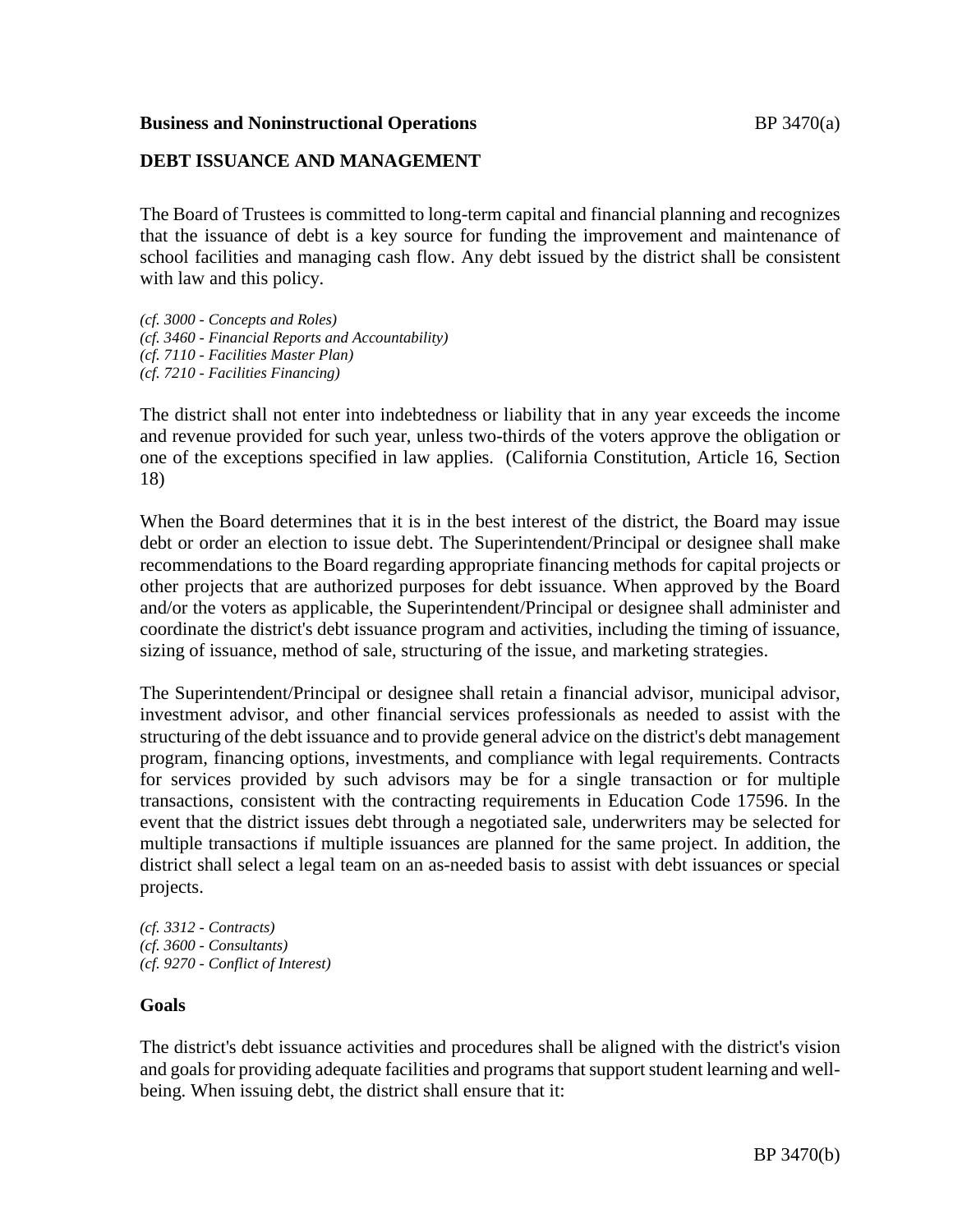- 1. Maintains accountability for the fiscal health of the district, including prudent management and transparency of the district's financing programs
- 2. Attains the best possible credit rating for each debt issue in order to reduce interest costs, within the context of preserving financial flexibility and meeting capital funding requirements
- 3. Takes all practical precautions and proactive measures to avoid any financial decision that will negatively impact current credit ratings on existing or future debt issues
- 4. Maintains effective communication with rating agencies and, as appropriate, credit enhancers such as bond insurers or other providers of credit or liquidity instruments in order to enhance the creditworthiness, liquidity, or marketability of the debt
- 5. Monitors the district's statutory debt limit in relation to assessed valuation within the district and the tax burden needed to meet long-term debt service requirements
- 6. When determining the timing of debt issuance, considers market conditions, cash flows associated with repayment, and the district's ability to expend the obtained funds in a timely, efficient, and economical manner consistent with federal tax laws
- 7. Determines the amortization (maturity) schedule which will fit best within the overall debt structure of the district at the time the new debt is issued
- 8. Considers the useful lives of assets funded by the debt issue, as well as repair and replacement costs of those assets to be incurred in the future
- 9. Preserves the availability of the district's general fund for operating purposes and other purposes that cannot be funded by the issuance of voter-approved debt
- 10. Meets the ongoing obligations and accountability requirements associated with the issuance and management of debt under state and federal tax and securities laws

*(cf. 0000 - Vision) (cf. 0200 - Goals for the School District) (cf. 7000 - Concepts and Roles)*

# **Authorized Purposes for the Issuance of Debt**

The district may issue debt for any of the following purposes:

1. To pay for the cost of capital improvements, including acquiring, constructing, reconstructing, rehabilitating, replacing, improving, extending, enlarging, and/or equipping district facilities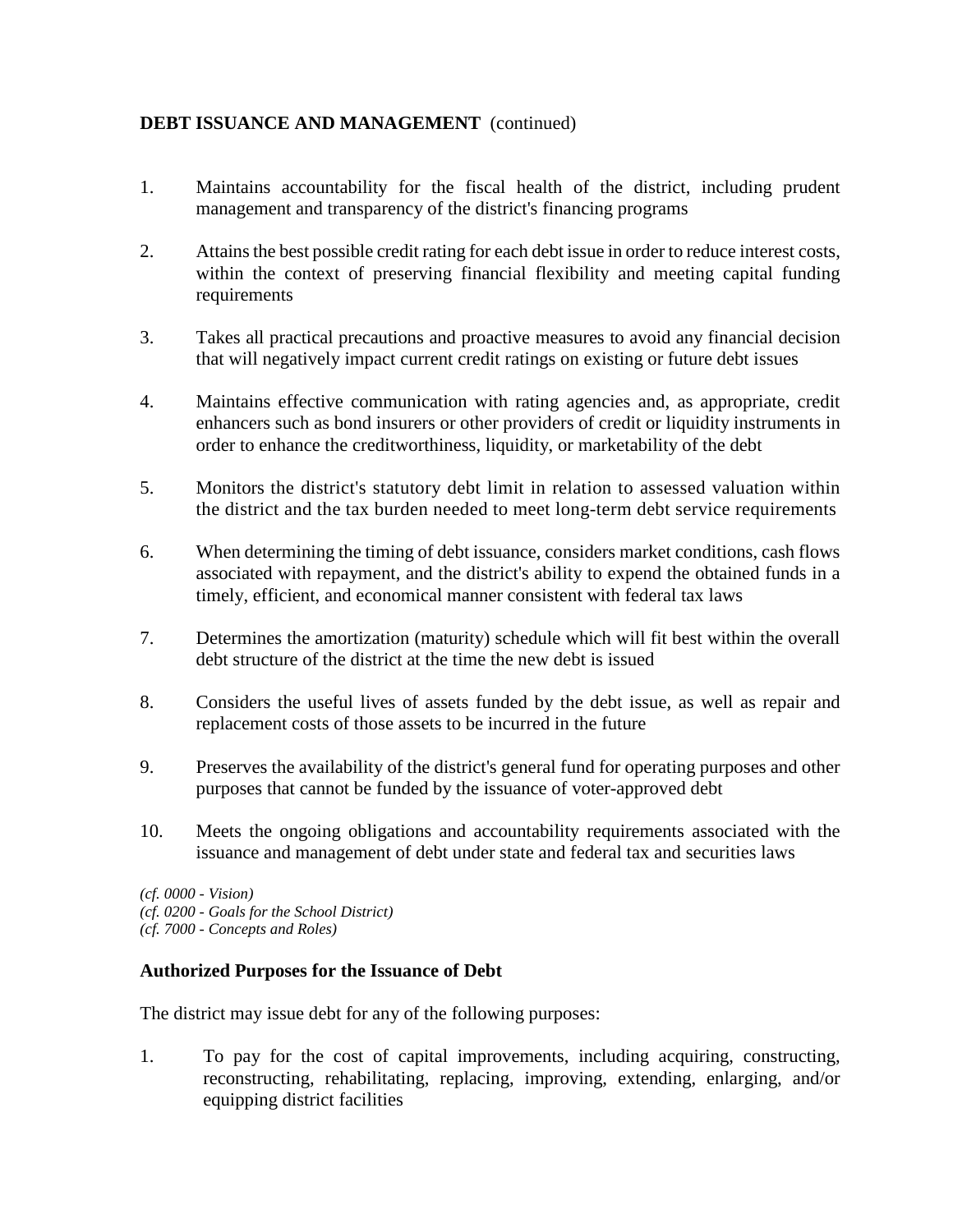- 2. To refund existing debt
- 3. To provide for cash flow needs

*(cf. 3100 - Budget) (cf. 3110 - Transfer of Funds)*

> Pursuant to Government Code 53854, general operating costs, including, but not limited to, items normally funded in the district's annual operating budget, shall not be financed from debt payable later than 15 months from the date of issuance. The district may deem it desirable to finance cash flow requirements under certain conditions so that available resources better match expenditures within a given fiscal year. To satisfy both state constitutional and statutory constraints, such cash flow borrowing shall be payable from taxes, income, revenue, cash receipts, and other moneys attributable to the fiscal year in which the debt is issued.

# **Authorized Types of Debt**

The Superintendent/Principal or designee shall recommend to the Board potential financing method(s) that result in the highest benefit to the district, with the cost of staff and consultants considered. Potential financing sources may include:

- 1. Short-Term Debt
	- a. Short-term debt, such as tax and revenue anticipation notes (TRANs), when necessary to allow the district to meet its cash flow requirements (Government Code 53850-53858)
	- b. Bond anticipation notes (BANs) to provide interim financing for capital bond projects that will ultimately be paid from general obligation bonds (Education Code 15150)
	- c. Grant anticipation notes (GANs) to provide interim financing pending the receipt of grants and/or loans from the state or federal government that have been appropriated and committed to the district (Government Code 53859- 53859.08)
- 2. Long-Term Debt
	- a. General obligation bonds for projects approved by voters (California Constitution, Article 13A, Section 1; Education Code 15100-15262, 15264- 15276; Government Code 53506-53509.5)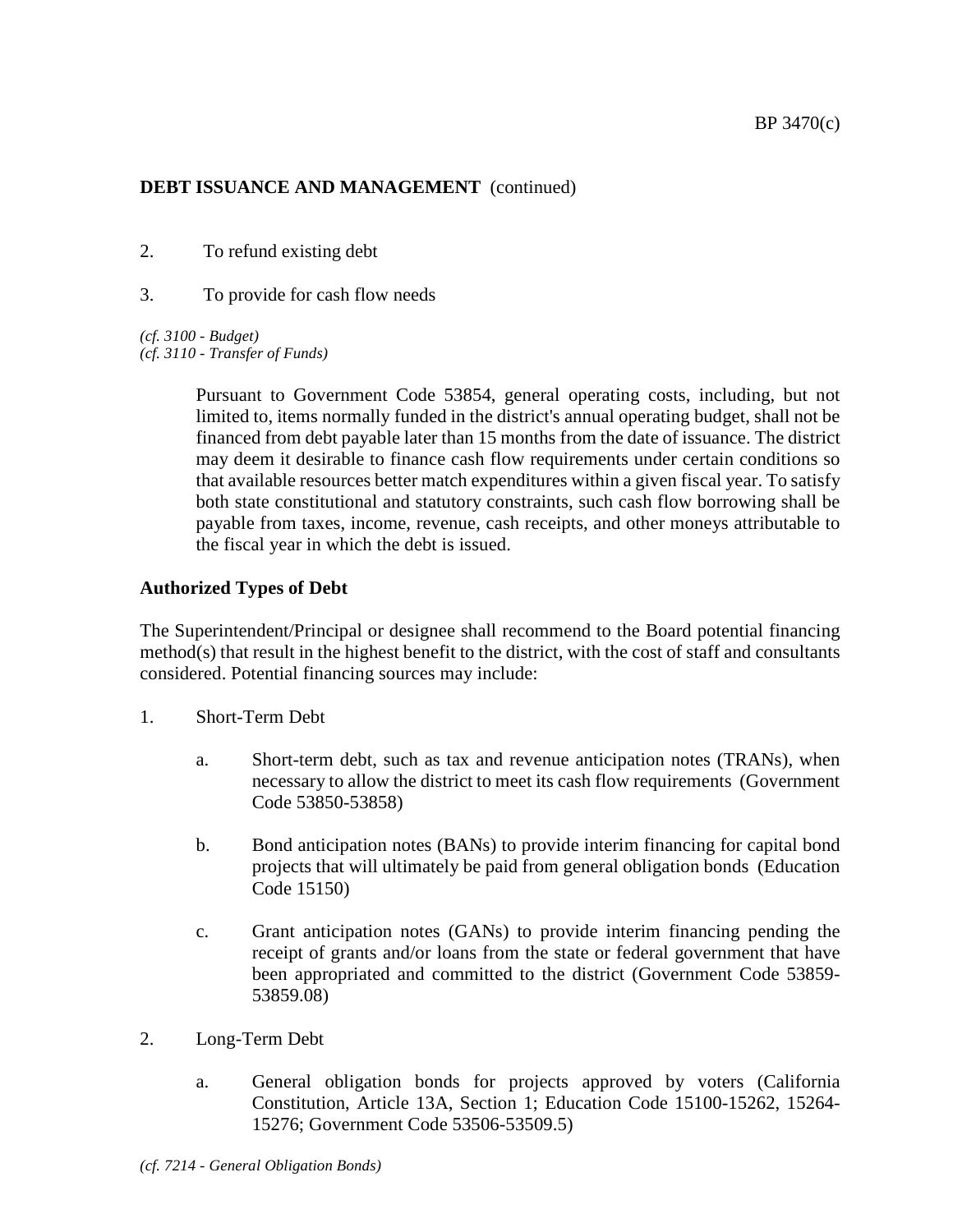b. Special tax bonds issued pursuant to the Mello-Roos Community Facilities Act of 1982 (Government Code 53311-53368.3)

*(cf. 7212 - Mello Roos Districts)*

- 3. Lease financing, including certificates of participation (COPs)
	- a. Lease financing to fund the highest priority capital equipment purchases when pay-as-you-go financing is not feasible (Education Code 17450-17453.1)
	- b. Lease financing to fund facilities projects when there is insufficient time to obtain voter approval or in instances where obtaining voter approval is either not feasible or unavailable (Education Code 17400-17429)
- 4. Special financing programs or structures offered by the federal or state government, such as Qualified Zone Academy Bonds or other tax credit obligations or obligations that provide subsidized interest payments, when the use of such programs or structures is determined to result in sufficiently lower financing costs compared to traditional taxexempt bonds and/or COPs
- 5. Temporary borrowing from other sources such as the County Treasurer

COPs, TRANs, revenue bonds, or any other non-voter approved debt instrument shall not be issued by the district in any fiscal year in which the district has a qualified or negative certification, unless the County Superintendent of Schools determines, pursuant to criteria established by the Superintendent of Public Instruction, that the district's repayment of that indebtedness is probable. (Education Code 42133)

## **Relationship of Debt to District Facilities Program and Budget**

Decisions regarding the issuance of debt for the purpose of financing capital improvement shall be aligned with current needs for acquisition, development, and/or improvement of district property and facilities as identified in the district's facilities master plan or other applicable needs assessment, the projected costs of those needs, schedules for the projects, and the expected resources.

The cost of debt issued for major capital repairs or replacements shall be evaluated against the potential cost of delaying such repairs and/or replacing such facilities.

When considering a debt issuance, the Board and the Superintendent/Principal or designee shall evaluate both the short-term and long-term implications of the debt issuance and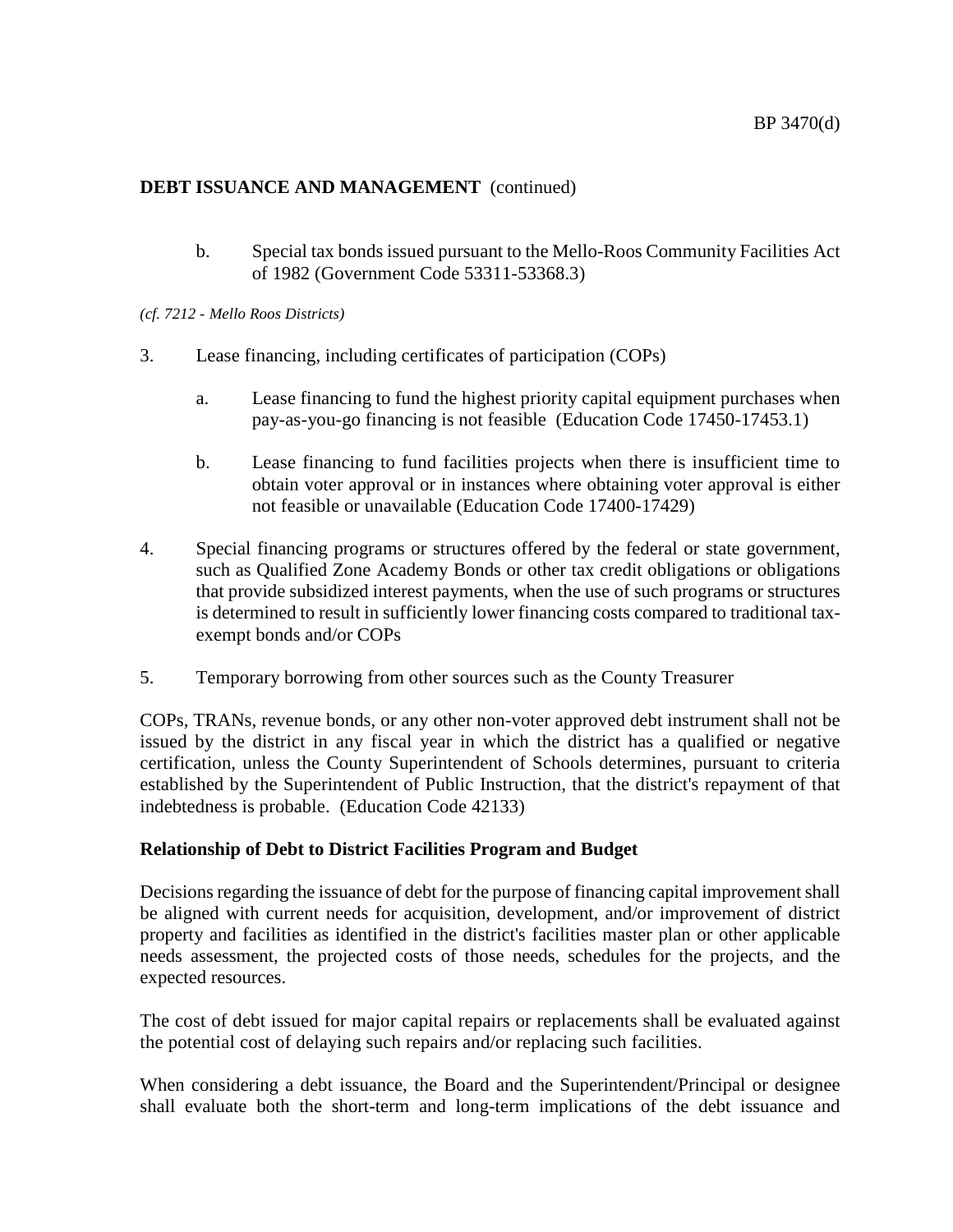additional operating costs associated with the new projects involved. Such evaluation may include, but is not limited to, the projected ratio of annual debt service to the tax burden on the district's taxpayers and the ratio of annual debt service secured by the general fund to general fund expenditures.

The district may enter into credit enhancement agreements such as municipal bond insurance, surety bonds, letters of credit, and lines of credit with commercial banks, municipal bond insurance companies, or other financial entities when their use is judged to lower borrowing costs, eliminate restrictive covenants, or have a net economic benefit to the financing.

### **Structure of Debt Issues**

The district shall consider the overall impact of the current and future debt burden of the financing when determining the duration of the debt issue.

The district shall design the financing schedule and repayment of debt so as to take best advantage of market conditions, ensure cost effectiveness, provide flexibility, and, as practical, recapture or maximize its debt capacity for future use. Principal amortization will be structured to meet debt repayment, tax rate, and flexibility goals.

For new money debt issuances for capital improvements, the district shall size the debt issuance with the aim of funding capital projects as deemed appropriate by the Board, as long as the issuance is consistent with the overall financing plan, does not exceed the amount authorized by voters, and, unless a waiver is sought and received from the state, will not cause the district to exceed the limitation on debt issuances specified in the California Constitution or Education Code 15106.

To the extent practicable, the district shall also consider credit issues, market factors, and tax law when sizing the district's bond issuance. The sizing of refunding bonds shall be determined by the amount of money that will be required to cover the principal of, any accrued interest on, and any redemption premium for the debt to be paid on the call date and to cover appropriate financing costs.

Any general obligation bond issued by the district shall mature within 40 years of the issuance date or as otherwise required by law. (California Constitution, Article 16, Section 18; Government Code 53508.6)

The final maturity of equipment or real property lease obligations will be limited to the useful life of the assets to be financed but, with respect to a lease purchase of equipment, no longer than a period of 10 years. (Education Code 17452)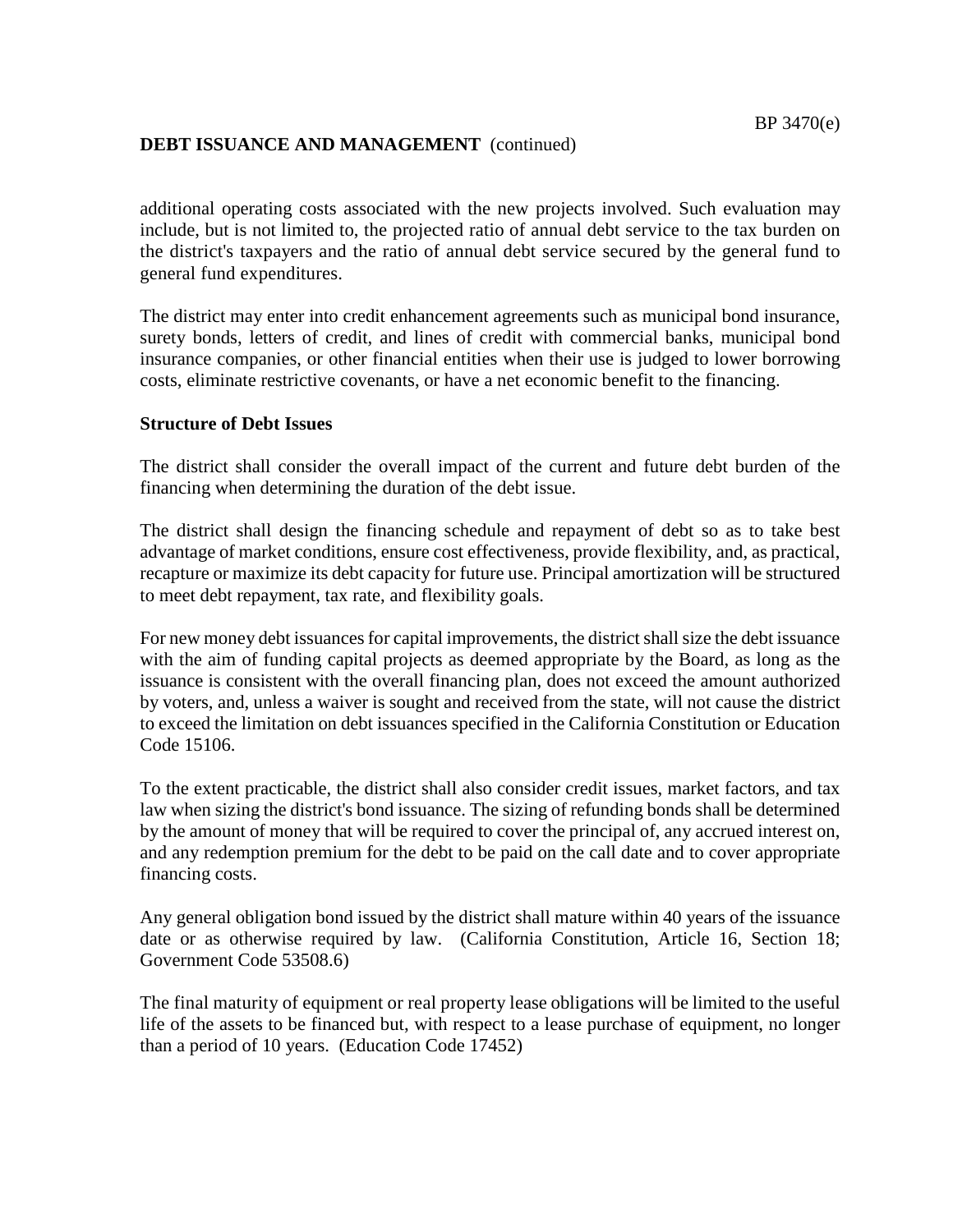### **Method of Sale**

For the sale of any district-issued debt, the Superintendent/Principal or designee shall recommend the method of sale with the potential to achieve the lowest financing cost and/or to generate other benefits to the district. Potential methods of sale include:

- 1. A competitive bidding process through which the award is based on, among other factors, the lowest offered true interest cost
- 2. Negotiated sale, subject to approval by the district to ensure that interest costs are in accordance with comparable market interest rates
- 3. Private placement sale, when the financing can or must be structured for a single or limited number of purchasers or where the terms of the private placement are more beneficial to the district than either a negotiated or competitive sale

#### **Investment of Proceeds**

The district shall actively manage the proceeds of debt issued for public purposes in a manner that is consistent with state law governing the investment of public funds and with the permitted securities covenants of related financing documents executed by the district. Where applicable, the district's official investment policy and legal documents for a particular debt issuance shall govern specific methods of investment of bond-related proceeds. Preservation of principal shall be the primary goal of any investment strategy, followed by the availability of funds and then by return on investment.

*(cf. 3430 - Investing)*

With regard to general obligation bonds, the district shall invest new money bond proceeds in the county treasury pool as required by law. (Education Code 15146)

The management of public funds shall enable the district to respond to changes in markets or changes in payment or construction schedules so as to ensure liquidity and minimize risk.

## **Refunding/Restructuring**

The district may consider refunding or restructuring outstanding debt if it will be financially advantageous or beneficial for debt repayment and/or structuring flexibility. When doing so, the district shall consider the maximization of the district's expected net savings over the life of the debt issuance and, when using a general obligation bond to refund an existing bond, shall ensure that the final maturity of the refunding bond is no longer than the final maturity of the existing bond.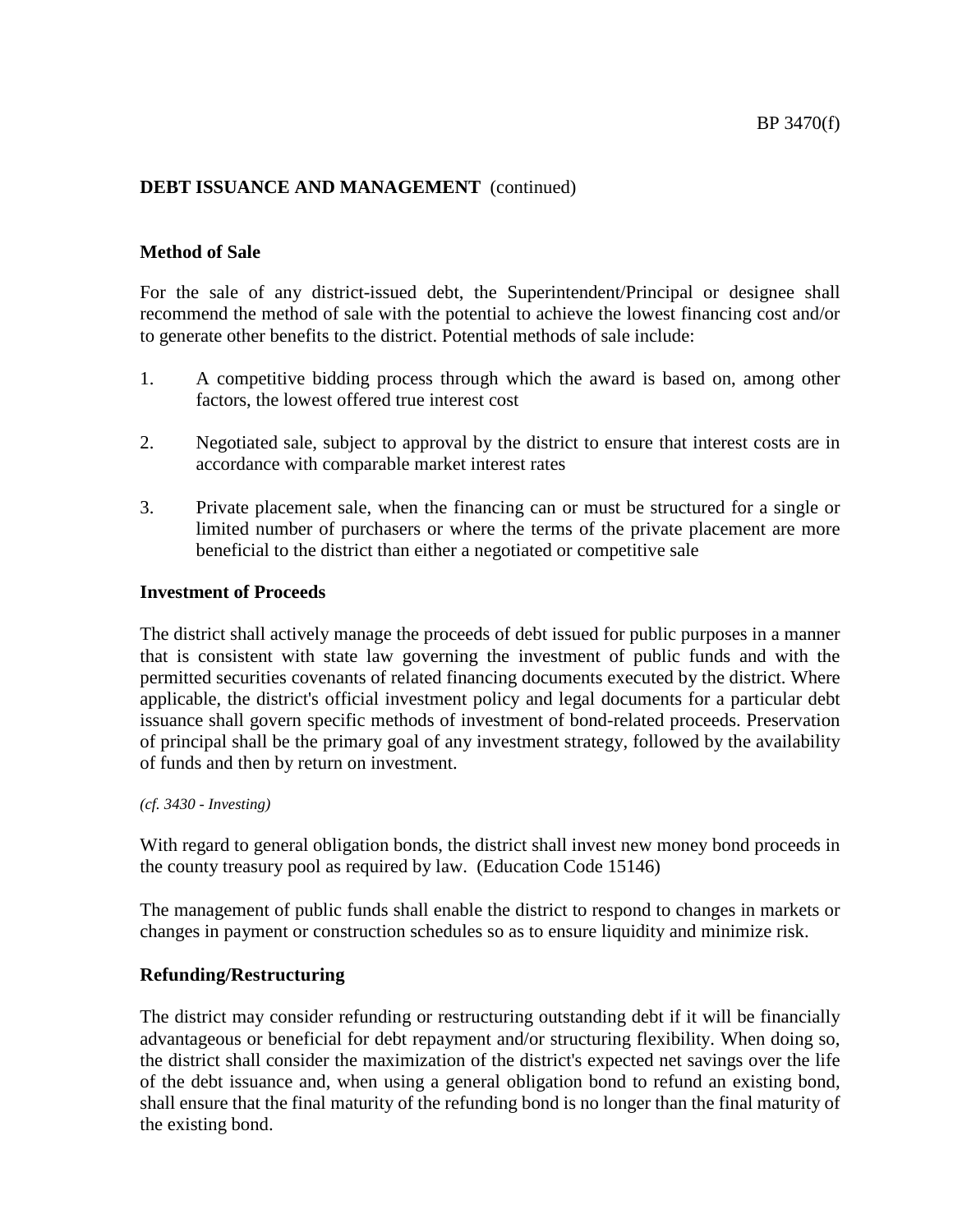### **Internal Controls**

The Superintendent/Principal or designee shall establish internal control procedures to ensure that the proceeds of any debt issuance are directed to the intended use. Such procedures shall assist the district in maintaining the effectiveness and efficiency of operations, properly expending funds, reliably reporting debt incurred by the district and the use of the proceeds, complying with all laws and regulations, preventing fraud, and avoiding conflict of interest.

*(cf. 3314 - Payments for Goods and Services) (cf. 3400 - Management of District Assets/Accounts)*

The district shall be vigilant in using bond proceeds in accordance with the stated purposes at the time such debt was incurred as defined in the text of the voter-approved bond measure. (Government Code 53410)

When feasible, the district shall issue debt with a defined revenue source in order to preserve the use of the general fund for general operating purposes.

The district shall annually conduct a due diligence review to ensure its compliance with all ongoing obligations applicable to issuers of debt. Such a review may be conducted by general legal counsel or bond counsel. Any district personnel involved in conducting such reviews shall receive periodic training regarding their responsibilities.

In addition, the Superintendent/Principal or designee shall ensure that the district completes, as applicable, all performance and financial audits that may be required for any debt issued by the district, including disclosure requirements applicable to a particular transaction.

#### **Records/Reports**

At least 30 days prior to the sale of any debt issue, the Superintendent/Principal or designee shall submit a report of the proposed issuance to the California Debt and Investment Advisory Commission (CDIAC). Such report shall include a self-certification that the district has adopted a policy concerning the use of debt that complies with law and that the contemplated debt issuance is consistent with that policy. (Government Code 8855)

On or before January 31 of each year, the Superintendent/Principal or designee shall submit a report to the CDIAC regarding the debt authorized, the debt outstanding, and the use of proceeds of the issued debt for the period from July 1 to June 30. (Government Code 8855)

The Superintendent/Principal or designee shall provide initial and any annual or ongoing disclosures required by 17 CFR 240.10b-5 and 240.15c2-12 to the Municipal Securities Rulemaking Board, investors, and other persons or entities entitled to disclosure, and shall ensure that the district's disclosure filings are updated as needed.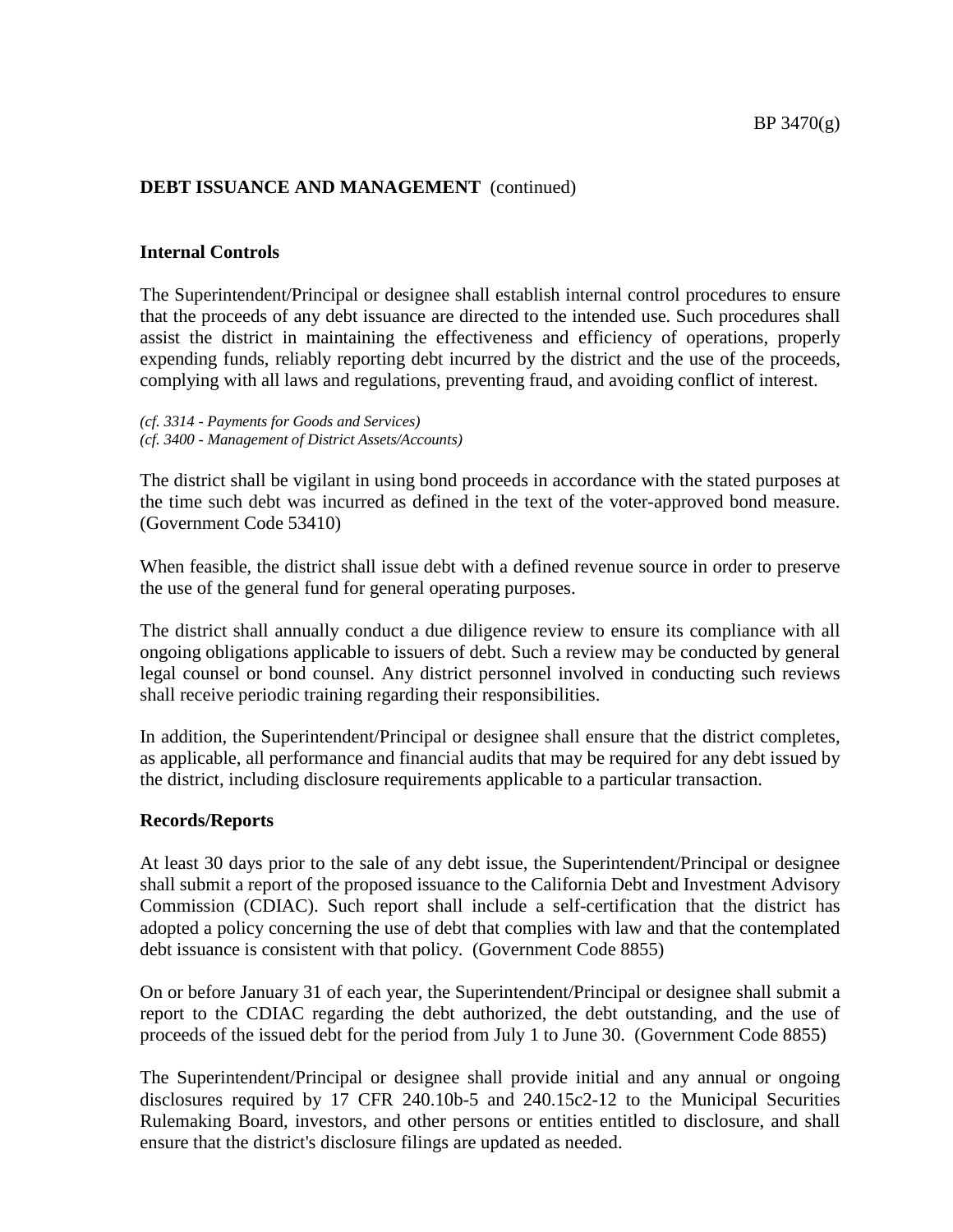The Superintendent/Principal or designee shall maintain transaction records of decisions made in connection with each debt issuance, including the selection of members of the financing team, the structuring of the financing, selection of credit enhancement products and providers, and selection of investment products. Each transaction file shall include the official transcript for the financing, interest rates and cost of issuance on the day when the debt was sold ("final number runs"), and a post-pricing summary of the debt issue. In addition, documentation evidencing the expenditure of proceeds, the use of debt-financed property by public and private entities, all sources of payment or security for the debt, and investment of proceeds shall be kept for as long as the debt is outstanding, plus the period ending three years after the financial payment date of the debt or the final payment date of any obligations or series of bonds issued to refund directly or indirectly all of any portion of the debt, whichever is later.

The Superintendent/Principal or designee shall annually report to the Board regarding debts issued by the district, including information on actual and projected tax rates, an analysis of bonding capacity, ratings on the district's bonds, market update and refunding opportunities, new development for California bond financings, and the district's compliance with postissuance requirements.

*Legal Reference:*

*EDUCATION CODE 5300-5441 Conduct of elections [15100-](http://gamutonline.net/displayPolicy/136195/7)15262 Bonds for school districts and community college districts [15264-](http://gamutonline.net/displayPolicy/225972/7)15276 Strict accountability in local school construction bonds 15278-15288 Citizen's oversight committees 15300-15425 School Facilities Improvement Districts 17150 Public disclosure of non-voter-approved debt 17400-17429 Leasing of district property 17450-17453.1 Leasing of equipment 17456 Sale or lease of district property 17596 Duration of contracts 42130-42134 Financial reports and certifications ELECTIONS CODE 1000 Established election dates GOVERNMENT CODE 8855 California Debt and Investment Advisory Commission 53311-53368.3 Mello-Roos Community Facilities Act 53410-53411 Bond reporting 53506-53509.5 General obligation bonds 53550-53569 Refunding bonds of local agencies [53580-](http://gamutonline.net/displayPolicy/421279/7)53595.55 Bonds 53850-53858 Tax and revenue anticipation notes 53859-53859.08 Grant anticipation notes CALIFORNIA CONSTITUTION Article 13A, Section 1 Tax limitation Article 16, Section 18 Debt limit*